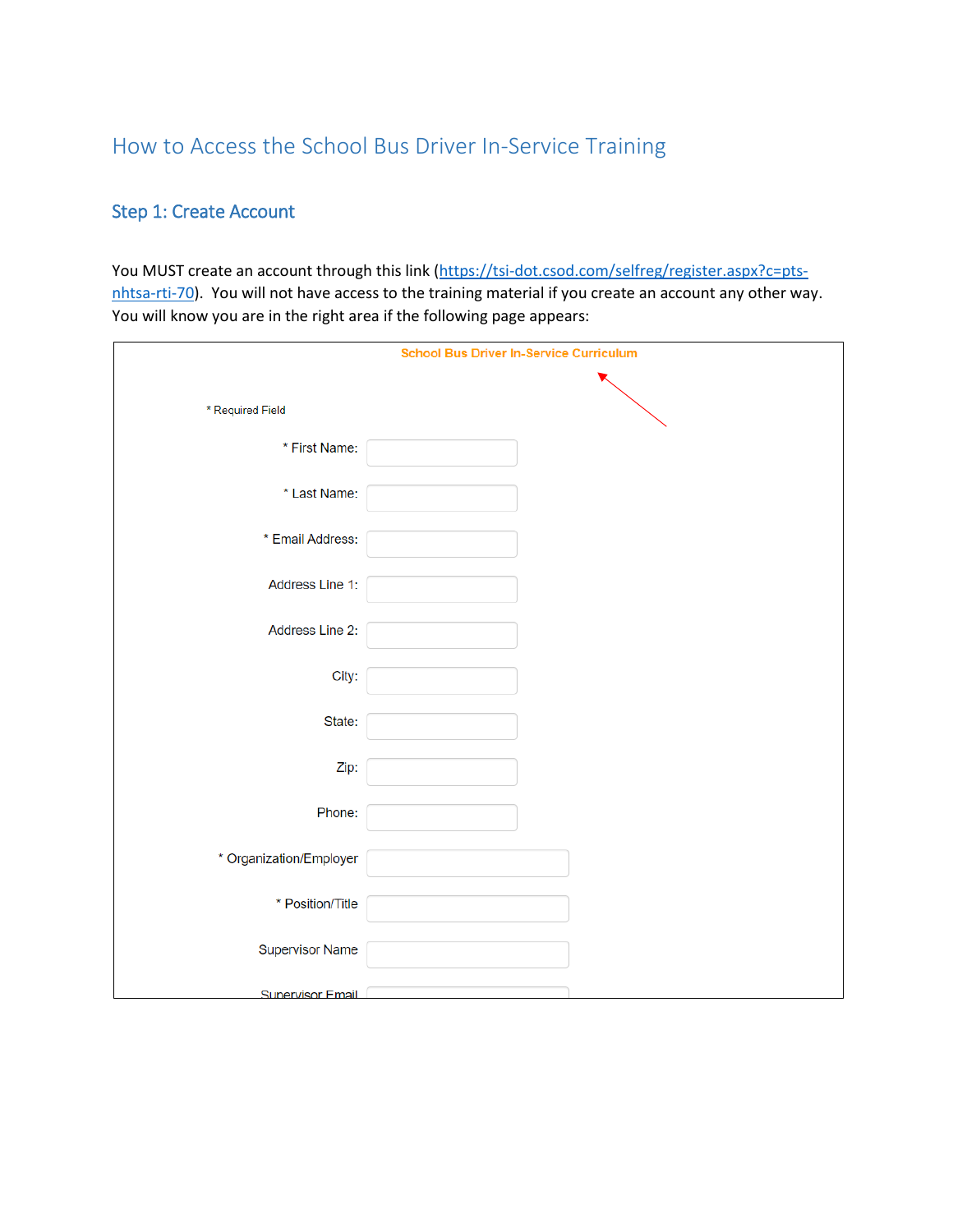**NOTE:** Do NOT register through any of the following options, you will NOT be able to access the training. If you have already registered through one of the following links and need your profile moved or have an existing account, please emai[l rocky.wehling@dot.gov](mailto:rocky.wehling@dot.gov) to gain access to the training.

Select your training topic to view course catalog or create a profile. **Aviation Safety** Hazardous Materials or Motor Carrier Safety Highway Reffic Safety (NHTSA) Pipeline Safety Pablic Transportation Safety (FTA)

## Step 2: Enroll in Course

Select "Register for Full Course" you plan to complete the entire course. Select "Register for Individual Module if you only plan to complete a couple of the course modules. If you enroll in the incorrect area, contact [rocky.wehling@dot.gov](mailto:rocky.wehling@dot.gov).

**Note: You will NOT receive a certificate for the full course if you try to complete the course by selecting "Register for Individual Module".** 

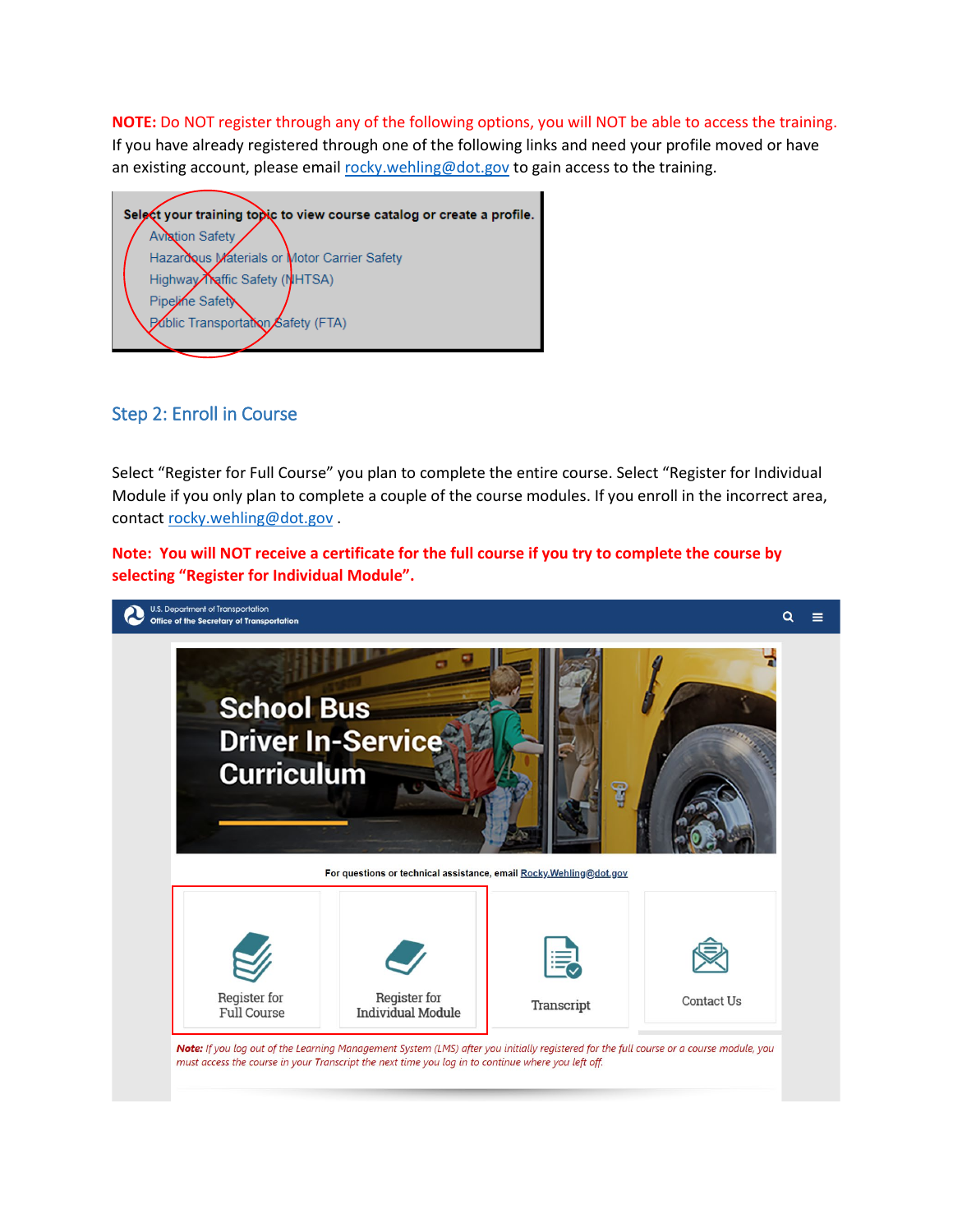#### Full Course Registration



#### Individual Module Registration

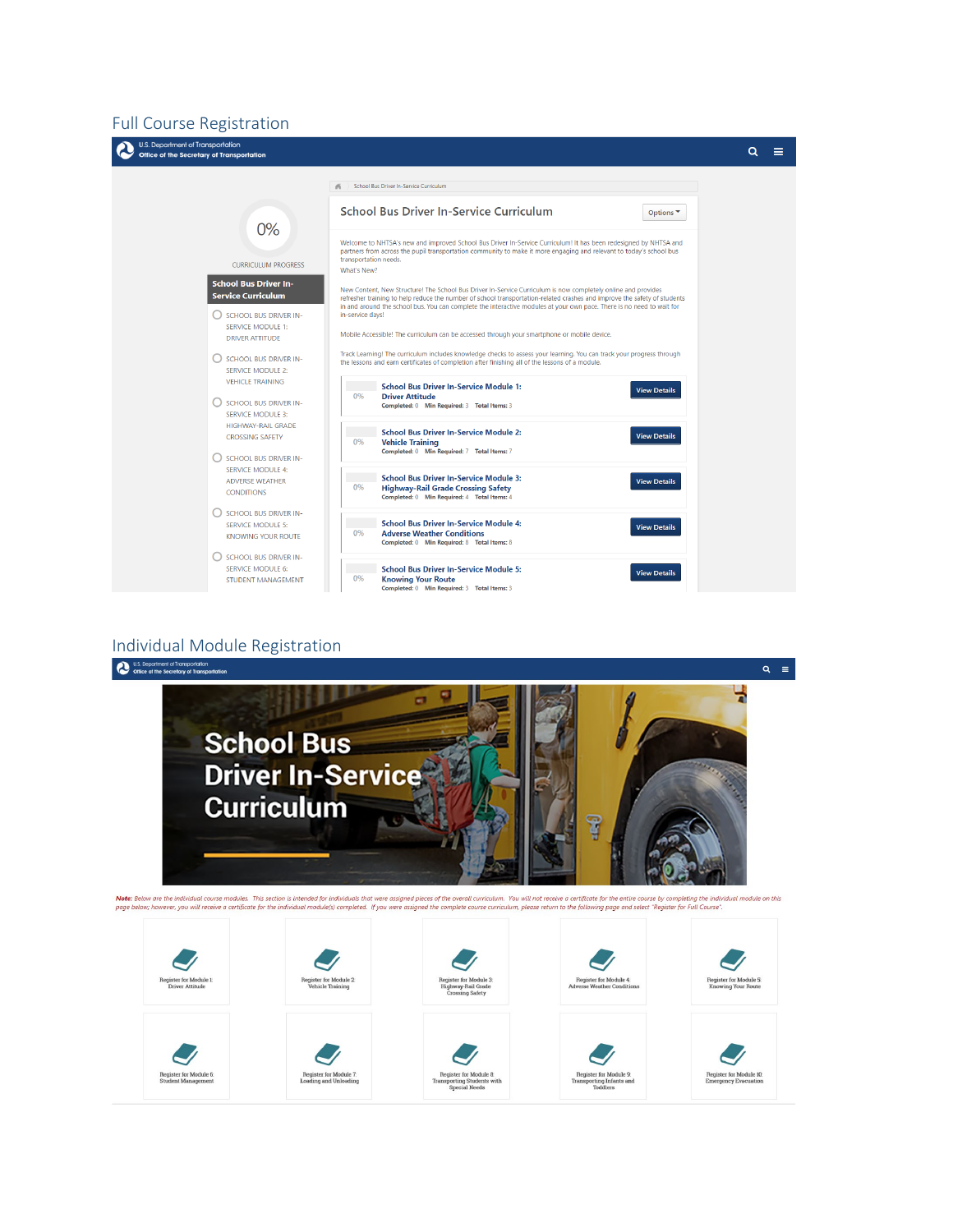# Step 3: Completing the Course

Now that you have created an account, you can access your training through the main log in page at [\(https://tsi-dot.csod.com\)](https://tsi-dot.csod.com/). *See image below:*

| OFFICE OF THE ASSISTANT SECRETARY FOR RESEARCH AND TECHNOLOGY<br><b>Transportation Safety Institute</b>                                                                                                                                                               |                                                                                                                                                                                                                                            |
|-----------------------------------------------------------------------------------------------------------------------------------------------------------------------------------------------------------------------------------------------------------------------|--------------------------------------------------------------------------------------------------------------------------------------------------------------------------------------------------------------------------------------------|
| Welcome to the USDOT's Transportation Safety Institute Learning<br>Management System. Our continuing mission is to develop and<br>provide world-class safety, security, and environmental training,<br>products, and/or services for both public and private sectors. | Select your training topic to view course catalog or create a profile.<br><b>Aviation Safety</b><br>Hazardous Materials or Motor Carrier Safety<br>Highway Traffic Safety (NHTSA)<br>Pipeline Safety<br>Public Transportation Safety (FTA) |
|                                                                                                                                                                                                                                                                       |                                                                                                                                                                                                                                            |
|                                                                                                                                                                                                                                                                       | If you have created a profile since April 1, 2015 please login below.                                                                                                                                                                      |
|                                                                                                                                                                                                                                                                       | <b>Email or Username</b>                                                                                                                                                                                                                   |
|                                                                                                                                                                                                                                                                       | Password                                                                                                                                                                                                                                   |
|                                                                                                                                                                                                                                                                       | <b>LOG IN</b>                                                                                                                                                                                                                              |

If you have already enrolled in the "Full Curriculum" you will now access it through your transcript

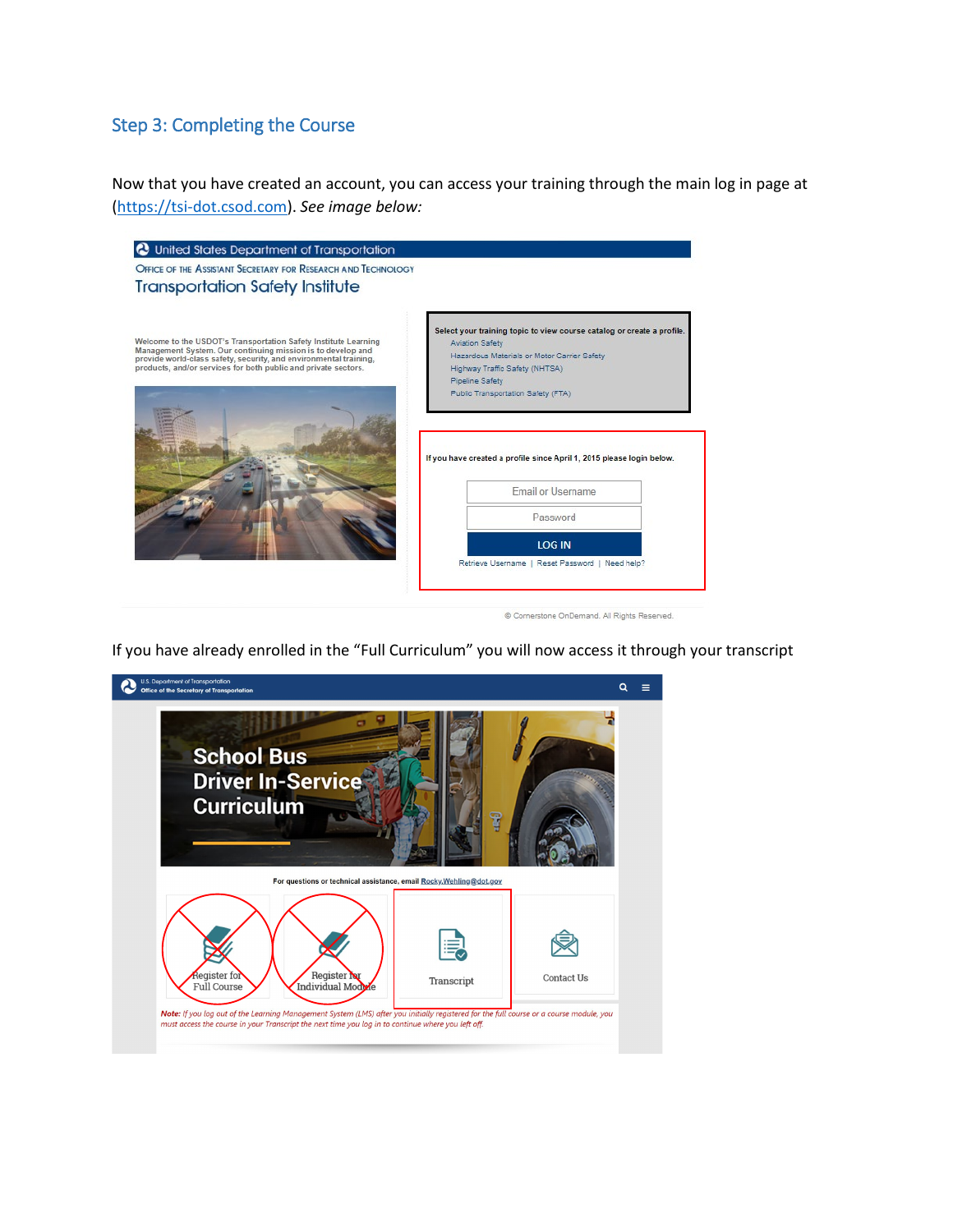If you are only planning to complete a few modules, you will enroll in new modules by going to "Register for Individual Module". If you have already registered for a module, you will access that module by going to your transcript.



## Transcript

#### **Full Curriculum**

| Use the transcript to manage all active training.                                      |                        |
|----------------------------------------------------------------------------------------|------------------------|
| All Types ▼<br>By Date Added ▼<br>Active ▼<br>Search Results (3)                       | Search for training    |
| <b>School Bus Driver In-Service Curriculum</b><br>Due: No Due Date Status: In Progress | <b>Open Curriculum</b> |

#### *or*

#### **Individual Module**

| Use the transcript to manage all active training.                                              |                        |
|------------------------------------------------------------------------------------------------|------------------------|
| All Types ▼<br>By Date Added ▼<br>Active $\blacktriangledown$<br><b>Search Results (4)</b>     | Search for training    |
| School Bus Driver In-Service Module 1: Driver Attitude<br>Due: No Due Date Status: In Progress | <b>Open Curriculum</b> |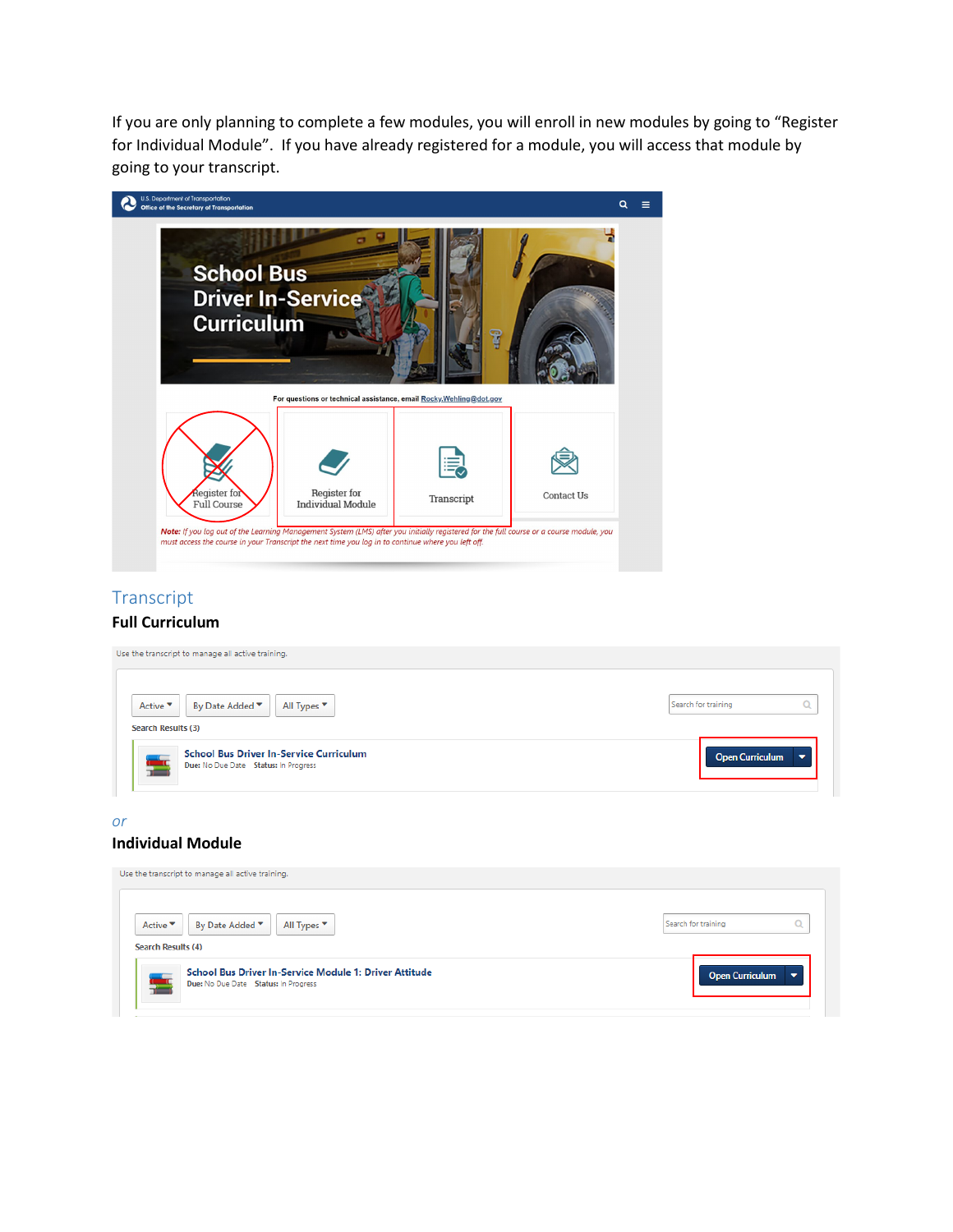## Launch Training

#### **Full Curriculum**

|                                                           | transportation needs.                                                                                                                                                                                                                                                                                                                                              |  |
|-----------------------------------------------------------|--------------------------------------------------------------------------------------------------------------------------------------------------------------------------------------------------------------------------------------------------------------------------------------------------------------------------------------------------------------------|--|
| <b>CURRICULUM PROGRESS</b>                                | What's New?                                                                                                                                                                                                                                                                                                                                                        |  |
| <b>School Bus Driver In-</b><br><b>Service Curriculum</b> | New Content, New Structure! The School Bus Driver In-Service Curriculum is now completely online and provides<br>refresher training to help reduce the number of school transportation-related crashes and improve the safety of students<br>in and around the school bus. You can complete the interactive modules at your own pace. There is no need to wait for |  |
| SCHOOL BUS DRIVER IN-                                     | in-service days!                                                                                                                                                                                                                                                                                                                                                   |  |
| <b>SERVICE MODULE 1:</b>                                  |                                                                                                                                                                                                                                                                                                                                                                    |  |
| <b>DRIVER ATTITUDE</b>                                    | Mobile Accessible! The curriculum can be accessed through your smartphone or mobile device.                                                                                                                                                                                                                                                                        |  |
|                                                           |                                                                                                                                                                                                                                                                                                                                                                    |  |
| SCHOOL BUS DRIVER IN-<br><b>SERVICE MODULE 2:</b>         | Track Learning! The curriculum includes knowledge checks to assess your learning. You can track your progress through<br>the lessons and earn certificates of completion after finishing all of the lessons of a module.                                                                                                                                           |  |
| <b>VEHICLE TRAINING</b>                                   | <b>School Bus Driver In-Service Module 1:</b><br><b>View Details</b>                                                                                                                                                                                                                                                                                               |  |
|                                                           | 0%<br><b>Driver Attitude</b>                                                                                                                                                                                                                                                                                                                                       |  |
| SCHOOL BUS DRIVER IN-                                     | Completed: 0 Min Required: 3 Total Items: 3                                                                                                                                                                                                                                                                                                                        |  |
| SERVICE MODULE 3:                                         |                                                                                                                                                                                                                                                                                                                                                                    |  |
|                                                           |                                                                                                                                                                                                                                                                                                                                                                    |  |
| HIGHWAY-RAIL GRADE                                        | <b>School Bus Driver In-Service Module 2:</b><br><b>View Details</b>                                                                                                                                                                                                                                                                                               |  |
| <b>CROSSING SAFETY</b>                                    | 0%<br><b>Vehicle Training</b>                                                                                                                                                                                                                                                                                                                                      |  |
|                                                           | Completed: 0 Min Required: 7 Total Items: 7                                                                                                                                                                                                                                                                                                                        |  |
| SCHOOL BUS DRIVER IN-                                     |                                                                                                                                                                                                                                                                                                                                                                    |  |
| <b>SERVICE MODULE 4:</b>                                  | <b>School Bus Driver In-Service Module 3:</b>                                                                                                                                                                                                                                                                                                                      |  |
|                                                           | <b>View Details</b><br>0%                                                                                                                                                                                                                                                                                                                                          |  |
| <b>ADVERSE WEATHER</b>                                    | <b>Highway-Rail Grade Crossing Safety</b><br>Completed: 0 Min Required: 4 Total Items: 4                                                                                                                                                                                                                                                                           |  |
| <b>CONDITIONS</b>                                         |                                                                                                                                                                                                                                                                                                                                                                    |  |
|                                                           |                                                                                                                                                                                                                                                                                                                                                                    |  |
| SCHOOL BUS DRIVER IN-                                     | <b>School Bus Driver In-Service Module 4:</b>                                                                                                                                                                                                                                                                                                                      |  |
| <b>SERVICE MODULE 5:</b>                                  | <b>View Details</b><br>0%<br><b>Adverse Weather Conditions</b>                                                                                                                                                                                                                                                                                                     |  |
| <b>KNOWING YOUR ROUTE</b>                                 | Completed: 0 Min Required: 8 Total Items: 8                                                                                                                                                                                                                                                                                                                        |  |
|                                                           |                                                                                                                                                                                                                                                                                                                                                                    |  |
|                                                           |                                                                                                                                                                                                                                                                                                                                                                    |  |
| SCHOOL BUS DRIVER IN-                                     | <b>School Bus Driver In-Service Module 5:</b><br><b>View Details</b>                                                                                                                                                                                                                                                                                               |  |
| <b>SERVICE MODULE 6:</b>                                  | 0%<br><b>Knowing Your Route</b>                                                                                                                                                                                                                                                                                                                                    |  |
| STUDENT MANAGEMENT                                        | Completed: 0 Min Required: 3 Total Items: 3                                                                                                                                                                                                                                                                                                                        |  |
|                                                           |                                                                                                                                                                                                                                                                                                                                                                    |  |
| SCHOOL BUS DRIVER IN-                                     |                                                                                                                                                                                                                                                                                                                                                                    |  |
|                                                           | <b>School Bus Driver In-Service Module 6:</b><br><b>View Details</b>                                                                                                                                                                                                                                                                                               |  |
| <b>SERVICE MODULE 7:</b>                                  | 0%<br><b>Student Management</b>                                                                                                                                                                                                                                                                                                                                    |  |
| <b>LOADING AND</b>                                        | Completed: 0 Min Required: 3 Total Items: 3                                                                                                                                                                                                                                                                                                                        |  |
| <b>UNLOADING</b>                                          |                                                                                                                                                                                                                                                                                                                                                                    |  |
|                                                           | <b>School Bus Driver In-Service Module 7:</b>                                                                                                                                                                                                                                                                                                                      |  |
| SCHOOL BUS DRIVER IN-                                     | <b>View Details</b><br>0%<br><b>Loading and Unloading</b>                                                                                                                                                                                                                                                                                                          |  |
| <b>SERVICE MODULE 8:</b>                                  | Completed: 0 Min Required: 5 Total Items: 5                                                                                                                                                                                                                                                                                                                        |  |
|                                                           |                                                                                                                                                                                                                                                                                                                                                                    |  |
| <b>TRANSPORTING</b>                                       |                                                                                                                                                                                                                                                                                                                                                                    |  |
| STUDENTS WITH SPECIAL                                     | <b>School Bus Driver In-Service Module 8:</b><br><b>View Details</b>                                                                                                                                                                                                                                                                                               |  |
| <b>NEEDS</b>                                              | 0%<br><b>Transporting Students with Special Needs</b>                                                                                                                                                                                                                                                                                                              |  |
|                                                           | Completed: 0 Min Required: 8 Total Items: 8                                                                                                                                                                                                                                                                                                                        |  |
| SCHOOL BUS DRIVER IN-                                     |                                                                                                                                                                                                                                                                                                                                                                    |  |
|                                                           |                                                                                                                                                                                                                                                                                                                                                                    |  |
| <b>SERVICE MODULE 9:</b>                                  | <b>School Bus Driver In-Service Module 9:</b><br><b>View Details</b>                                                                                                                                                                                                                                                                                               |  |
| <b>TRANSPORTING INFANTS</b>                               | 0%<br><b>Transporting Infants and Toddlers</b>                                                                                                                                                                                                                                                                                                                     |  |
| AND TODDLERS                                              | Completed: 0 Min Required: 2 Total Items: 2                                                                                                                                                                                                                                                                                                                        |  |
|                                                           |                                                                                                                                                                                                                                                                                                                                                                    |  |
| SCHOOL BUS DRIVER IN-                                     |                                                                                                                                                                                                                                                                                                                                                                    |  |
|                                                           | <b>School Bus Driver In-Service Module 10:</b><br><b>View Details</b>                                                                                                                                                                                                                                                                                              |  |
| SERVICE MODULE 10:                                        | 0%<br><b>Emergency Evacuation</b>                                                                                                                                                                                                                                                                                                                                  |  |
| <b>EMERGENCY EVACUATION</b>                               | Completed: 0 Min Required: 5 Total Items: 5                                                                                                                                                                                                                                                                                                                        |  |
|                                                           |                                                                                                                                                                                                                                                                                                                                                                    |  |
|                                                           |                                                                                                                                                                                                                                                                                                                                                                    |  |
|                                                           |                                                                                                                                                                                                                                                                                                                                                                    |  |
|                                                           |                                                                                                                                                                                                                                                                                                                                                                    |  |
|                                                           |                                                                                                                                                                                                                                                                                                                                                                    |  |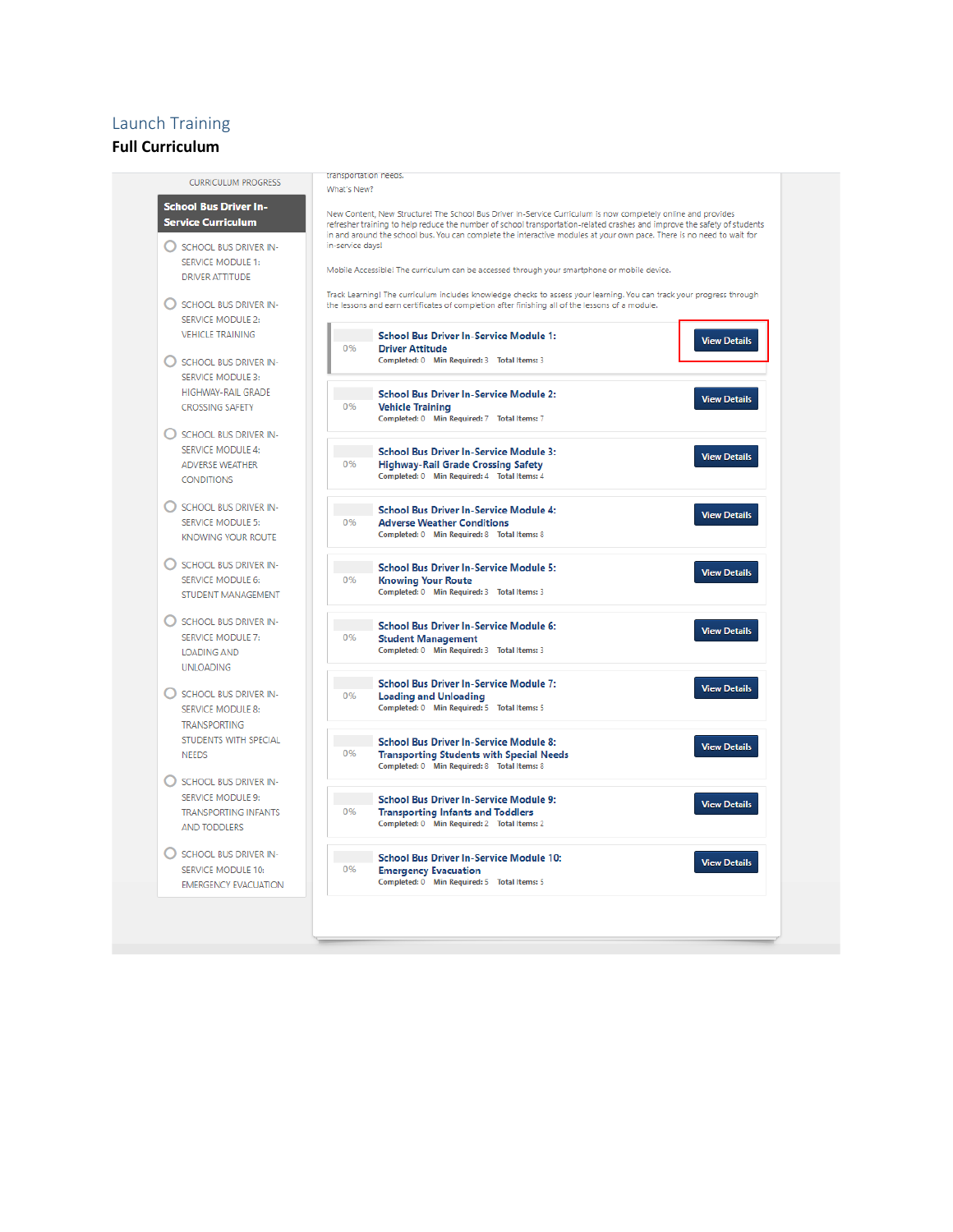

*or*

#### **Individual Module**